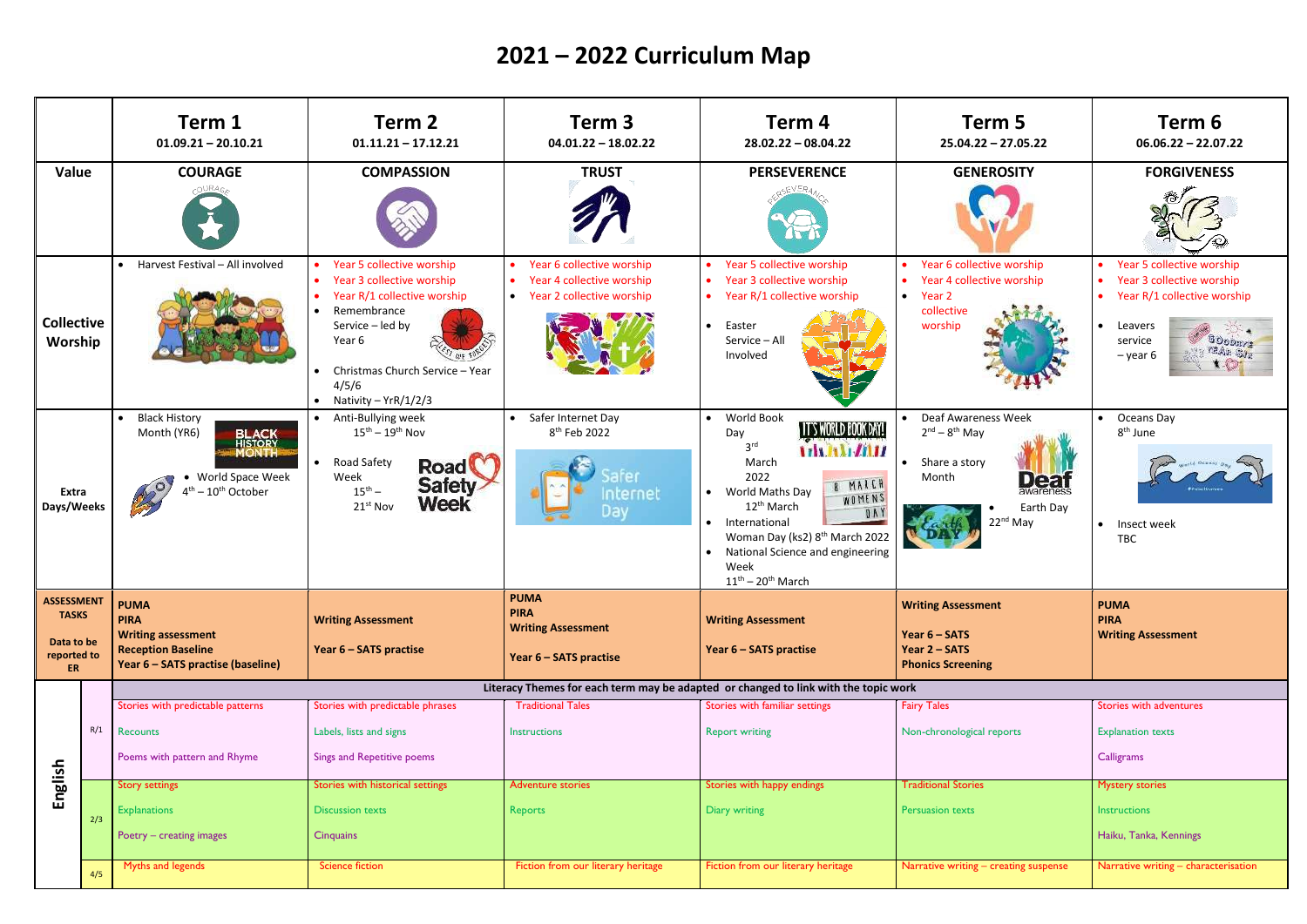|                       |                | Recount writing (biography)                                                                                                                                                                                                      | <b>Explanation</b>                                                                                                                                                                               | <b>Argument texts</b>                                                                                                         | Letters - formal and informal                                                                                                                         | Recount writing - diary                                                                                     | <b>Persuasion writing</b>                                                                                        |
|-----------------------|----------------|----------------------------------------------------------------------------------------------------------------------------------------------------------------------------------------------------------------------------------|--------------------------------------------------------------------------------------------------------------------------------------------------------------------------------------------------|-------------------------------------------------------------------------------------------------------------------------------|-------------------------------------------------------------------------------------------------------------------------------------------------------|-------------------------------------------------------------------------------------------------------------|------------------------------------------------------------------------------------------------------------------|
|                       |                | Slam poetry                                                                                                                                                                                                                      | Narrative poetry                                                                                                                                                                                 |                                                                                                                               |                                                                                                                                                       |                                                                                                             | Power of imaginary - poetry                                                                                      |
|                       |                | <b>Creating Settings and atmosphere</b>                                                                                                                                                                                          | Narratives with a flashback                                                                                                                                                                      | Characterisation in narrative                                                                                                 | Horror                                                                                                                                                | Writing using the different genres                                                                          | Fiction from our literary heritage                                                                               |
|                       |                | <b>Recount writing</b>                                                                                                                                                                                                           | <b>Diary Writing</b>                                                                                                                                                                             | Persuasion                                                                                                                    | Letters                                                                                                                                               | Humorous poetry                                                                                             | Non chronological reports                                                                                        |
|                       |                | Narrative poetry                                                                                                                                                                                                                 | <b>Classic poetry</b>                                                                                                                                                                            |                                                                                                                               |                                                                                                                                                       |                                                                                                             | Performance poetry                                                                                               |
|                       | 1              | SCIENCE - Why are objects made of<br>different materials?<br>HISTORY - DO you<br>need to be brave to<br>face change?                                                                                                             | MUSIC - How can music make you<br>feel better?<br><b>HISTORY - How</b><br>does Avebury make<br>people<br>feel?                                                                                   | <b>SCIENCE - Why does</b><br>the weather vary?<br>000<br><b>GEOGRAPHY-</b>                                                    | <b>HISTORY - What</b><br>challenges were<br>presented by the<br>great fires?<br><b>DESIGN AND</b><br>WAAN<br><b>TECHNOLOGY-</b>                       | <b>SCIENCE - How can</b><br>generosity help<br>animals and humans?<br><b>ART - What can</b>                 | <b>SCIENCE - What</b><br>helps plants to<br>grow?<br><b>GEOGRAPHY - How</b><br>is Brazil different to            |
|                       |                | <b>GEOGRAPHY - How do</b><br>forest support life?                                                                                                                                                                                | <b>ART - Does art help</b><br>people at Christmas?                                                                                                                                               | What do you<br>know about the<br>world?                                                                                       | how hard was it to<br>re-build London?                                                                                                                | you create with<br>nature?                                                                                  | the UK?                                                                                                          |
| information<br>Subjer | 2/3            | <b>SCIENCE - Which is the most</b><br>suitable material?<br>里<br><b>HISTORY - Who was the</b><br>most courageous $-$<br><b>Columbus or Armstrong?</b><br>高图<br><b>GEOGRAPHY - Would you</b><br>have courage to climb a mountain? | <b>MUSIC - How does</b><br>music make you<br>feel?<br>HISTORY - What did Alexander<br>Keiller do in our local area?<br>ART - How did the<br><b>Victorians celebrate</b><br>Christmas?            | SCIENCE - As solid as a rock - true or<br>false?<br><b>GEOGRAPHY - Would</b><br>you live near a<br>volcano?                   | HISTORY - How did the<br><b>Romans show</b><br>perseverance?<br><b>DESIGN AND</b><br><b>TECHNOLOGY - Can you</b><br>make some roman jewellery?        | SCIENCE - What do we need to<br>survive?<br>ART - What is<br>Georgia<br>O'Keeffe's<br>style?                | <b>SCIENCE - Is light</b><br>white?<br><b>GEOGRAPHY-</b><br>Where shall we<br>go?                                |
|                       | 5 <sub>1</sub> | <b>SCIENCE - Are all</b><br>changes reversible?<br><b>HISTORY - How did</b><br>the Vikings show<br>courage?<br>$\sqrt{2}$<br><b>GEOGRAPHY - How</b><br>$\sim$<br>courageous is a Rain drop?                                      | <b>MUSIC - Music through time</b><br><b>HISTORY - Were the</b><br><b>Romans compassionate</b><br>people?<br><b>ART - What materials</b><br>were used by the Romans that are<br>still used today? | <b>SCIENCE - Can you</b><br>always trust<br>gravity?<br><b>GOEGRAPHY - How is a child's daily</b><br>life different to yours? | <b>HISTORY - How hard was</b><br>the life of a Mayan?<br><b>DESIGN AND TECHNONOLGY -</b><br><b>Project work</b>                                       | <b>SCIENCE - How lucky</b><br>are we to hear?<br><b>ART-Art through</b><br>time.                            | <b>SCIENCE - How do</b><br>we use electricity?<br><b>GEOGRPHY - What is our local area</b><br>like?              |
|                       |                | SCIENCE - Do all materials stay the<br>same?<br><b>HISTORY - What acts</b><br>of courage have<br>changed the lives of<br>others?<br><b>GEOGRAPHY-</b><br>Does it matter<br>where our food<br>comes from?                         | MUSIC - Who or<br>what influences<br>your music<br>choices?<br>HISTORY - What ways are we<br>compassionate now?<br>$ART -$<br><b>How is</b><br>light used<br>in art?                             | <b>SCIENCE - Can you</b><br>trust what you<br>see?<br><b>GEOGRAPHY - Does geography</b><br>shape historical landmarks?        | <b>HISTORY - What sort</b><br>of mummy would you<br>make?<br><b>DESIGN AND</b><br><b>TECHNOLOGY</b><br>- What<br>technology did<br>the Egyptians use? | SCIENCE - Why isn't all<br>electricity free?<br><b>ART - How do artists</b><br>represent the human<br>body? | <b>SCIENCE - Is nature a forgiving</b><br>creature?<br><b>GEOGRAPHY - Where am I now and</b><br>where will I go? |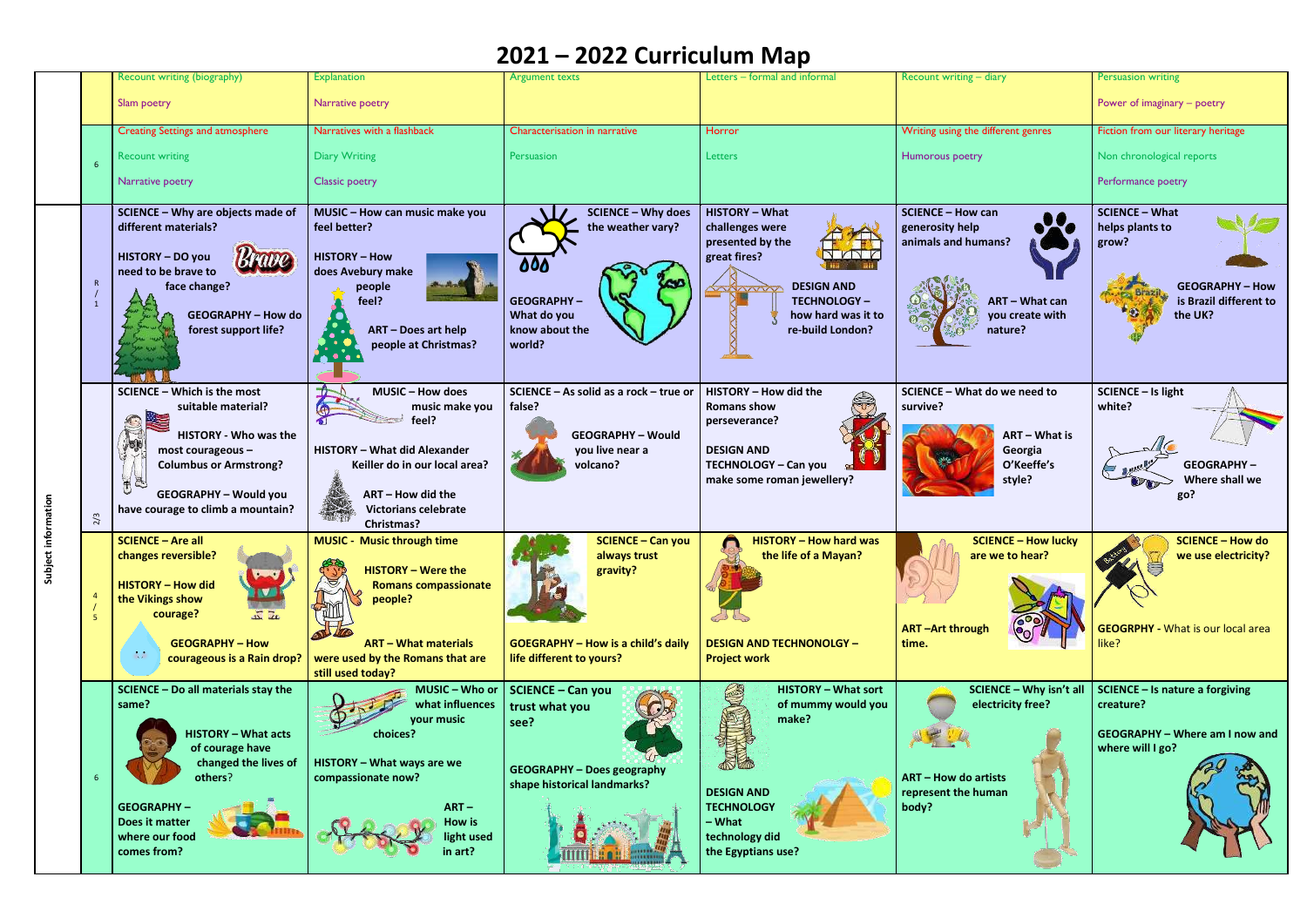|              | R/1 | <b>UC concept - Incarnation</b><br><b>UC concept - God</b><br>Discover RE - Celebrations<br>Why do Christians perform nativity<br><b>What do Christians believe God is like?</b><br>How do people celebrate?<br>F1/2<br>plays?<br>(1.1) |                                                                                            | Discover RE - Salvation<br><b>What is Easter?</b>                                                                                                                                         | Discover RE-<br><b>Stories</b><br><b>What can we learn from Stories?</b>                                                                     | Discover Re - Special Places<br><b>What makes places special?</b>                                                                                                                                 |                                                                                                                  |  |  |
|--------------|-----|-----------------------------------------------------------------------------------------------------------------------------------------------------------------------------------------------------------------------------------------|--------------------------------------------------------------------------------------------|-------------------------------------------------------------------------------------------------------------------------------------------------------------------------------------------|----------------------------------------------------------------------------------------------------------------------------------------------|---------------------------------------------------------------------------------------------------------------------------------------------------------------------------------------------------|------------------------------------------------------------------------------------------------------------------|--|--|
| <b>RE</b>    | 2/3 | Discover RE - What did Jesus teach?<br>Is it possible to be kind to everyone all<br>the time?<br>Yr2                                                                                                                                    | (F2)<br><b>UC concept - Gospel</b><br>What is the good news that Jesus<br>brings?<br>(1.4) | Discover RE - Prayer at home<br>Does praying at regular intervals help a<br>Muslim in his/her everyday life?<br>Yr 2                                                                      | F1/2<br><b>Discover RE - Salvation</b><br>How important is it to Christians that<br>Jesus came back to life after His<br>crucifixion?<br>Yr2 | F1/2<br>UC concept - Kingdom of God<br>When Jesus left, what was the impact of<br>Pentecost?<br>(2a.6)                                                                                            | F1/2<br>Discover RE - Prayer and Worship<br>What is the best way for a Sikh to show<br>commitment to God?<br>Yr3 |  |  |
|              | 4/5 | Discover RE - Beliefs into action<br>How far would a Sikh go for his/her<br>religion?<br>Yr5                                                                                                                                            | <b>UC concept - Incarnation</b><br>What is the trinity?<br>(2a.3)                          | Discover RE - Easter<br>Is forgiveness always possible for<br><b>Christians?</b>                                                                                                          | <b>UC concept - Salvation</b><br>What did Jesus do to save human<br>beings?<br>Yr. 4 $(2b.5)$                                                | Discover RE - The 8 fold path<br>What is the best way for a Buddhist to<br>lead a good life?<br>Yr4                                                                                               | Discover RE - Beliefs and Practises<br>What is the best way for a Christian to<br>show commitment to God?<br>Yr5 |  |  |
|              |     | Discover RE - Prayer and Worship<br>What is the best way for a Muslim to<br>show commitment to God?                                                                                                                                     | <b>UC concept - Incarnation</b><br><b>Was Jesus the messiah?</b><br>(2b.4)                 | Discover RE - Beliefs and meanings<br>Is anything ever eternal?<br>Yr <sub>6</sub>                                                                                                        | Discover RE - Easter<br>Is Christianity still a strong religion 2000<br>years after Jesus was on earth?<br>Yr. 6                             | UC concept - creation<br><b>Creation and science: conflicting or</b><br>complementary?<br>(2b.2)                                                                                                  | UC concept - God<br>What does it mean if God is holy and<br>loving?<br>(2b.1)                                    |  |  |
| Enrichment   |     |                                                                                                                                                                                                                                         |                                                                                            |                                                                                                                                                                                           |                                                                                                                                              |                                                                                                                                                                                                   |                                                                                                                  |  |  |
| <b>PSHCE</b> |     | Jigsaw Scheme of Work.                                                                                                                                                                                                                  |                                                                                            |                                                                                                                                                                                           |                                                                                                                                              |                                                                                                                                                                                                   |                                                                                                                  |  |  |
| <b>Maths</b> |     | Maths will be based on the National Curriculum expectations for each year group and will follow WHITE ROSE.                                                                                                                             |                                                                                            |                                                                                                                                                                                           |                                                                                                                                              |                                                                                                                                                                                                   |                                                                                                                  |  |  |
| R/1          |     | Number - Place Value (within 10)<br>Number - Addition and Subtraction (within 10)<br>Geometry - shape<br>Number - Place Value (within 20)                                                                                               |                                                                                            | Consolidation<br>Number - Addition and Subtraction (within 20)<br>Number - Place Value (within 50)<br>Measurement - Length and Height<br>Measurement - Weight and Volume<br>Consolidation |                                                                                                                                              | Consolidation<br>Number - Multiplication and Division<br>Number - Fractions<br>Geometry - Position and Direction<br>Place Value (within 100)<br>Measurement - Money<br>Measurement - Time         |                                                                                                                  |  |  |
| 2/3          |     | Number - Place Value (Numbers to 100, Numbers to 1000)<br>Number - Addition and Subtraction (including money)<br>Number – Multiplication                                                                                                |                                                                                            | Number - Division<br><b>Statistics</b><br>Measurement - Length and Height<br>Geometry - Shape, Position, Direction, Perimeter<br>Number - Fractions                                       |                                                                                                                                              | Measurement - Time<br>Problem Solving with efficient methods<br>Measurement - Mass, capacity, temperature<br><b>Consolidation and Investigations</b>                                              |                                                                                                                  |  |  |
| 4/5          |     | Number - Place Value<br>Number - Addition and Subtraction<br>Number - Multiplication and Division<br>Measurement - Length, Perimeter and Area                                                                                           |                                                                                            | Number - Multiplication and Division<br><b>Number - Fractions</b><br><b>Number - Decimals and Percentages</b>                                                                             |                                                                                                                                              | Number - Decimals including money<br>Measurement - Time<br><b>Statistics</b><br>Geometry - Properties of Shapes<br>Geometry - Position and Direction<br>Measurement - Converting Units and Volume |                                                                                                                  |  |  |
| $6^{\circ}$  |     | Number - Place Value<br>Number $-4$ calculations<br>Number - Fractions<br>Geometry - Position and Direction                                                                                                                             |                                                                                            | Number - Decimals<br>Number - Percentages<br>Number - Algebra<br><b>Measurement - Converting Units</b><br>Measurement - Perimeter, Area and Volume<br>Number - Ratio                      |                                                                                                                                              | <b>Statistics</b><br>Geometry - Properties of Shape<br><b>Consolidation and Themed Projects</b>                                                                                                   |                                                                                                                  |  |  |
| PE / KVH     |     | Social skills games<br>Creative movement<br><b>Ball skills</b><br>Netball<br>Dodgeball<br>Real PE                                                                                                                                       | Creative movement<br><b>Ball skills</b><br>real PE<br>Netball<br>Hockey<br><b>Real PE</b>  | Social skills games<br>Handball<br>Rugby<br>Hockey<br><b>Ball handling skills</b><br>(ks1)<br>Real PE                                                                                     | Yoga<br>Rugby<br>Football<br><b>Ball skills and</b><br>movement -<br>Using ladders/ropes                                                     | Social skills games<br>Athletics<br>Cricket<br>Tennis                                                                                                                                             | Sports day<br>Drama/dance<br>Tennis<br>Rounders<br>Athletics                                                     |  |  |